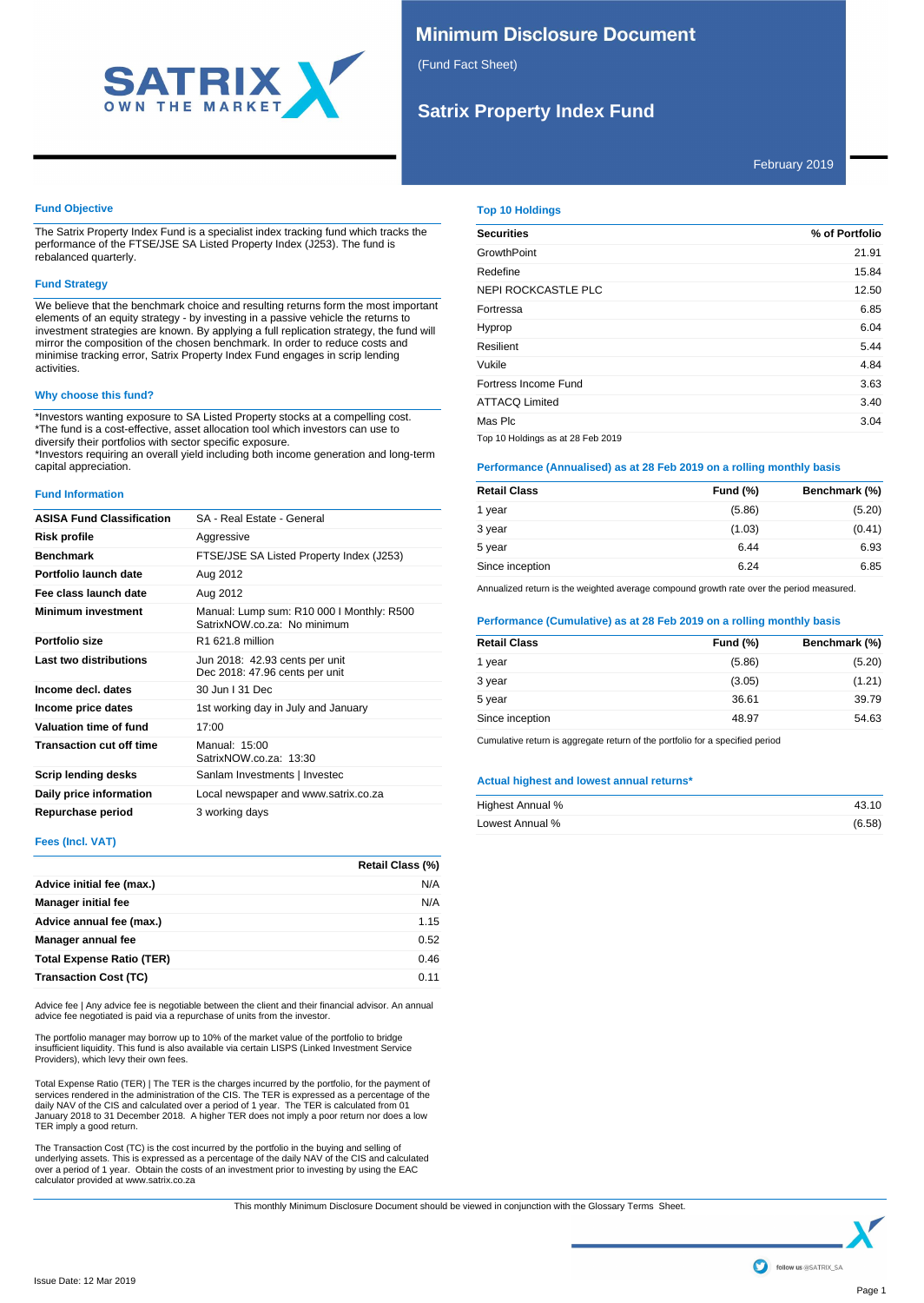

# **Minimum Disclosure Document**

(Fund Fact Sheet)

# **Satrix Property Index Fund**

February 2019



# **Portfolio Manager(s) Quarterly Comment - 31 Dec 2018**

## **Market Review**

The SA Listed Property Index (SAPY) returned a total of -4% in the last quarter of 2018, worse than the FTSE/JSE All Share Index (ALSI) and lagging cash by a significant margin, which delivered positive nominal returns as risk assets declined in absolute terms. For 2018, the SAPY materially underperformed all other major domestic asset classes, returning -25.3% versus 8.5% for equities, 7.7% for bonds, and about 7.5% for cash.

The best performing shares in the SAPY for the quarter included Fortress A (+7.6%), Investec Australia courtesy of index inclusion (+4.4%) and Vukile (+2.9%). By contrast, the worst performers were Rebosis - given large dividend cuts (-55%), Accelerate Property Fund (-17%) and Stenprop (-15%).

The best performing shares in the SAPY for 2018 included Echo Polska (+21%), Emira (+21%) and Investec Australia (+8.6%). The worst performers were Rebosis, given large dividend cuts (-68%), followed by Fortress B (-61%) and Resilient (-54%) given their issues with, firstly, overvaluation, but also potential net asset value and distribution misstatements, and market manipulation by the management of the companies.

# **Fund performance**

The current quarter was again somewhat quiet on the corporate action front.

During the December 2018 FTSE/JSE SAPY rebalance Arrowhead Properties was replaced by Investec Australia and the weightings of Fortress A and Resilient increased while Hammerson decreased in the SAPY index. The one-way turnover was around 3%

Your fund performed in line with the SAPY benchmark. Your fund experienced some positive cash drag relative to the index, due to the index being in the red over the last twelve months.

## **Outlook**

Following the weak 2018 returns, the SAPY has derated from a 6.8% clean forward yield at the end of 2017 to an attractive 8.9% trailing income yield, and about a 9.4% clean forward yield. The trailing and forward yields are now at a slight discount (i.e. higher) to the SA long bond yield of 8.8%.

This is a good rule of thumb to highlight cheapness in the sector, just as US investors may, for example, compare the dividend yield on the S&P 500 to US Treasury yields. The income yield alone is also over 3.5% higher than inflation expectations, and over 1% higher than cash rates. With the SAPY also likely to show growth in dividends (unlike cash and bonds) at the same level as CPI in the long run (4% to 6% p.a.), the total return spread relative to inflation, cash and bonds looks very attractive.

Further, given the sharp sell-off in 2018, it is possible that investors at these levels also benefit from a rerating of the sector back to an 8%, or best case, 7% yield. One negative, however, over the short term is the recent interest rate hike. Even though it's small, it affects the finance costs of REITs given their debt gearing and, in addition, valuations are currently depressed, which makes it difficult for REITs to do any accretive acquisitions, which has in the past added to dividend growth rates. So, for now, they will have to rely almost entirely on organic growth.

### **Portfolio Manager(s)**

# **The Satrix Investment Team**

#### **Management of Investments**

The management of investments are outsourced to Sanlam Investment Management (Pty) Ltd, FSP 579, an authorised Financial Services Provider under the Financial Advisory and Intermediary Services Act, 2002.

This monthly Minimum Disclosure Document should be viewed in conjunction with the Glossary Terms Sheet.